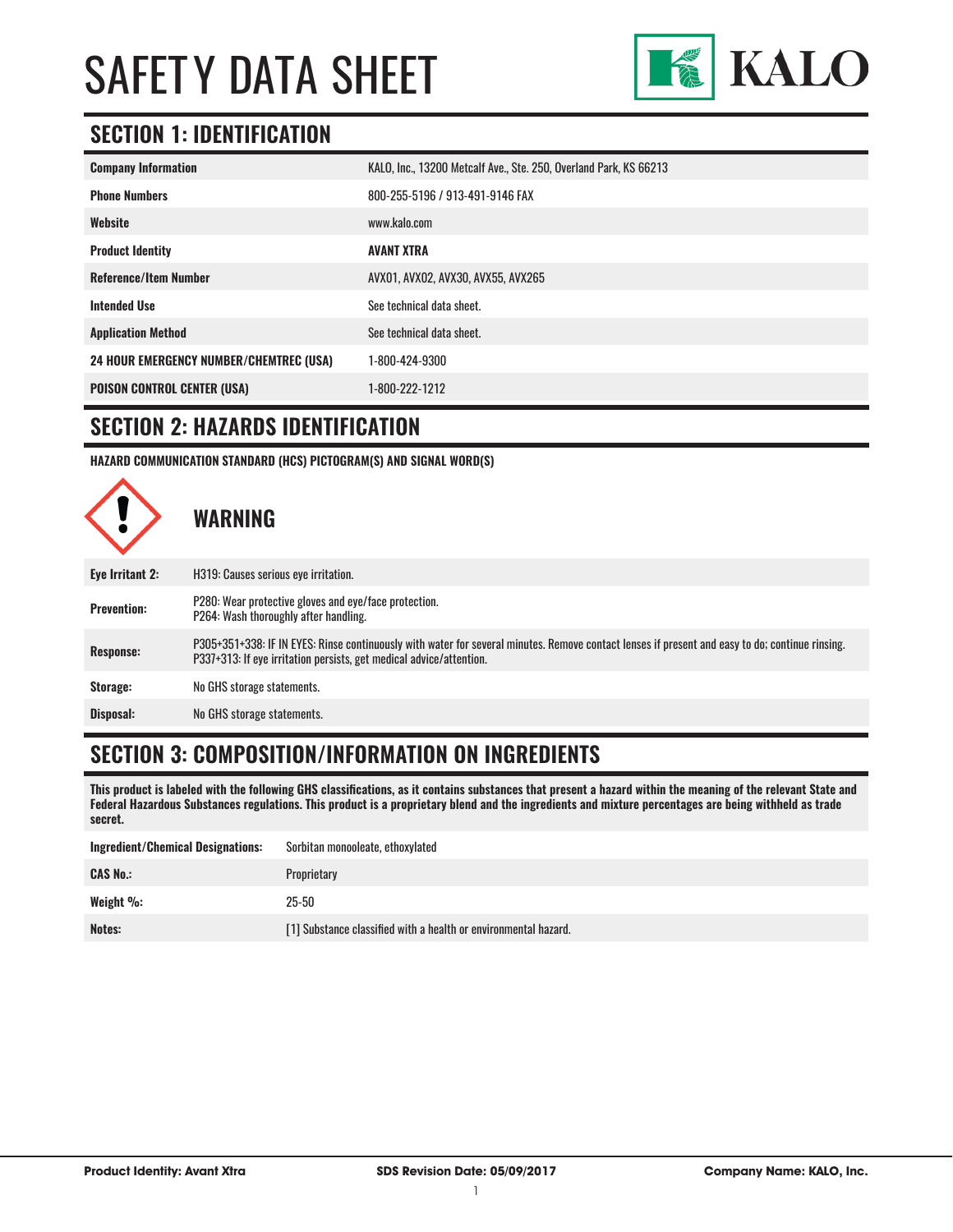

#### **SECTION 4: FIRST AID MEASURES**

#### **[DESCRIPTIONS]**

| General:           | In all cases of doubt, or when symptoms persist, seek medical attention. Never give anything by mouth to an unconscious person.                                                                                                         |  |
|--------------------|-----------------------------------------------------------------------------------------------------------------------------------------------------------------------------------------------------------------------------------------|--|
| <b>Inhalation:</b> | Remove to fresh air. Keep patient warm and at rest. If breathing is irregular or stopped, give artificial respiration. If unconscious, place in the recovery<br>position and obtain immediate medical attention. Give nothing by mouth. |  |
| Eyes:              | Irrigate copiously with clean fresh water for at least 10 minutes, holding the eyelids apart and seek medical attention.                                                                                                                |  |
| <b>Skin:</b>       | Remove contaminated clothing. Wash skin thoroughly with soap and water or use a recognized skin cleanser. Do NOT use solvents or thinners.                                                                                              |  |
| Ingestion:         | If accidentally swallowed, obtain immediate medical attention. Keep at rest. Do NOT induce vomiting.                                                                                                                                    |  |
|                    | [MOST IMPORTANT SYMPTOMS AND EFFECTS, BOTH ACUTE AND DELAYED]                                                                                                                                                                           |  |
| Overview:          | No adverse symptoms or effects anticipated under normal handling conditions. See Section 2 for further details.                                                                                                                         |  |
| Eyes:              | <b>Causes serious eve irritation.</b>                                                                                                                                                                                                   |  |

## **SECTION 5: FIREFIGHTING MEASURES**

| <b>Extinguishing Media:</b>     | Recommended extinguishing media: alcohol resistant foam, CO <sup>2</sup> , powder, water spray. Do not use water jet.                                                                                                                                                                                                                                  |
|---------------------------------|--------------------------------------------------------------------------------------------------------------------------------------------------------------------------------------------------------------------------------------------------------------------------------------------------------------------------------------------------------|
| <b>Special Hazards:</b>         | Combustion may yield smoke, carbon monoxide, and other products of incomplete combustion. Oxides of sulfur, nitrogen or phosphorus may<br>also be formed.                                                                                                                                                                                              |
| <b>Advice For Firefighters:</b> | Evacuate area. Prevent contamination from run-off of adjacent areas, streams, drinking water and sewers. Do not flush down sewers or other<br>drainage systems. Exposed firefighters must wear standard protective equipment and in enclosed areas self-contained breathing apparatus.<br>Use water-spray to cool fire-exposed surfaces and personnel. |

### **SECTION 6: ACCIDENTAL RELEASE MEASURES**

| <b>Precautions/Procedures:</b>                                         | Keep all sources of ignition away from spill/release. In case of a major spill or spillage in a confined space evacuate the area and<br>check vapor levels.                                                                                                                                                                                                                                                                                                                                                                                                                                                                                                               |
|------------------------------------------------------------------------|---------------------------------------------------------------------------------------------------------------------------------------------------------------------------------------------------------------------------------------------------------------------------------------------------------------------------------------------------------------------------------------------------------------------------------------------------------------------------------------------------------------------------------------------------------------------------------------------------------------------------------------------------------------------------|
| <b>Environmental Precautions:</b>                                      | Do not allow spills to enter drains or water courses.                                                                                                                                                                                                                                                                                                                                                                                                                                                                                                                                                                                                                     |
| <b>Methods and Material For</b><br><b>Containment and Cleaning Up:</b> | Ventilate the area and avoid breathing vapors. Take the personal protective measures listed in Section 8. Contain and absorb spillage<br>with non-combustible materials (e.g. sand/earth/vermiculite). Place in closed containers outside buildings and dispose of according<br>to the Waste Regulations (see Section 13). Clean, preferably with a detergent. Do not use solvents. Do not allow spills to enter drains<br>or water courses. If drains, sewers, streams or lakes are contaminated, inform the local water company immediately. In the case of<br>contamination of rivers, streams, or lakes, the Environmental Protection Agency should also be informed. |

#### **SECTION 7: HANDLING AND STORAGE**

| <b>Precautions For Safe Handling:</b> | Do not get in eyes, on skin, or on clothing. Do not breathe vapors or mists. Keep container closed. Use only with adequate<br>ventilation. Use good personal hygiene practices. Wash hands before eating, drinking, smoking. Remove contaminated clothing and<br>wash before reuse. Destroy contaminated belts and shoes and other items that cannot be decontaminated.<br>See Section 2 for further details. |
|---------------------------------------|---------------------------------------------------------------------------------------------------------------------------------------------------------------------------------------------------------------------------------------------------------------------------------------------------------------------------------------------------------------------------------------------------------------|
| <b>Conditions For Safe Storage:</b>   | Store in tightly closed containers in dry, well-ventilated area, away from excessive heat and incompatibles.<br>See Section 2 for further details.                                                                                                                                                                                                                                                            |
| <b>Incompatible Materials:</b>        | Oxidizing agents.                                                                                                                                                                                                                                                                                                                                                                                             |
| <b>Specific End Use(s):</b>           | See technical data sheet.                                                                                                                                                                                                                                                                                                                                                                                     |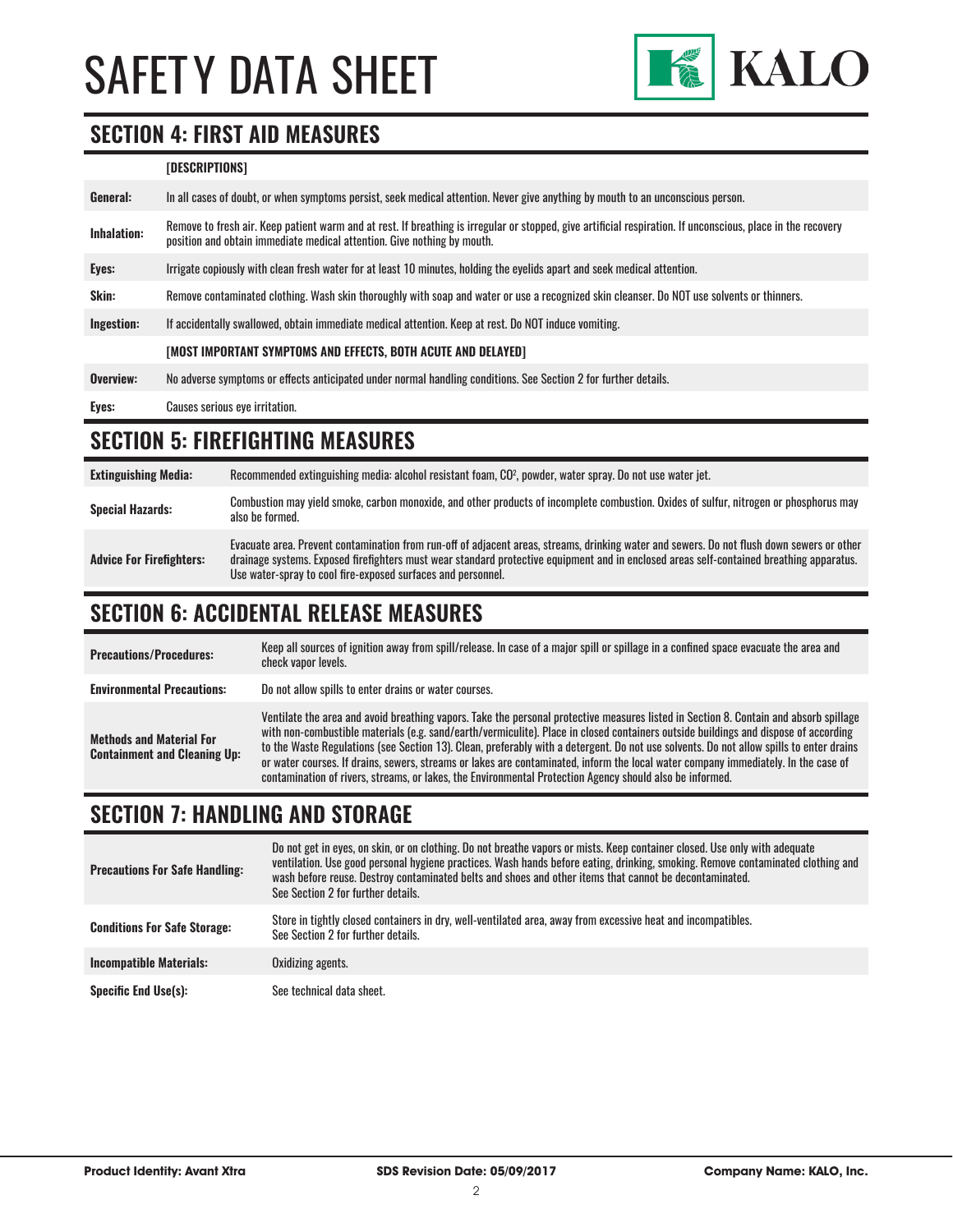

### **SECTION 8: EXPOSURE CONTROLS/PERSONAL PROTECTION**

| <b>Exposure Data:</b>                                                                                                                            | This product contains the following ingredient (at greater than 0.1%) with established limits for exposure under OSHA, ACGIH and/or NIOSH.                                                                                                                                                                                             |                                     |               |                                                                       |
|--------------------------------------------------------------------------------------------------------------------------------------------------|----------------------------------------------------------------------------------------------------------------------------------------------------------------------------------------------------------------------------------------------------------------------------------------------------------------------------------------|-------------------------------------|---------------|-----------------------------------------------------------------------|
|                                                                                                                                                  | <b>CAS No.</b>                                                                                                                                                                                                                                                                                                                         | Ingredient                          | <b>Source</b> | Value                                                                 |
|                                                                                                                                                  | Proprietary                                                                                                                                                                                                                                                                                                                            | Sorbitan Monooleate.<br>Ethoxylated | <b>OSHA</b>   | No Established Limit                                                  |
|                                                                                                                                                  |                                                                                                                                                                                                                                                                                                                                        |                                     | <b>ACGIH</b>  | No Established Limit                                                  |
|                                                                                                                                                  |                                                                                                                                                                                                                                                                                                                                        |                                     | <b>NIOSH</b>  | No Established Limit                                                  |
| This product contains no ingredients that are suspected of being or known to be a carcinogen under OSHA, NTP or IARC.<br><b>Carcinogen Data:</b> |                                                                                                                                                                                                                                                                                                                                        |                                     |               |                                                                       |
|                                                                                                                                                  | <b>CAS No.</b>                                                                                                                                                                                                                                                                                                                         | Ingredient                          | <b>Source</b> | Value                                                                 |
|                                                                                                                                                  |                                                                                                                                                                                                                                                                                                                                        |                                     | <b>OSHA</b>   | Select Carcinogen: No                                                 |
|                                                                                                                                                  | Proprietary                                                                                                                                                                                                                                                                                                                            | Sorbitan Monooleate,<br>Ethoxylated | <b>NTP</b>    | Known: No / Suspected: No                                             |
|                                                                                                                                                  |                                                                                                                                                                                                                                                                                                                                        |                                     | <b>IARC</b>   | Group 1: No / Group 2a: No / Group 2b: No / Group 3: No / Group 4: No |
|                                                                                                                                                  | <b>[PERSONAL PROTECTIVE EQUIPMENT]</b>                                                                                                                                                                                                                                                                                                 |                                     |               |                                                                       |
| <b>Respiratory:</b>                                                                                                                              | If workers are exposed to concentrations above the exposure limit, they must use the appropriate certified respirators.                                                                                                                                                                                                                |                                     |               |                                                                       |
| Eyes:                                                                                                                                            | Wear safety eyewear (e.g. safety spectacles/goggles/visors) to protect against the splash of liquids.                                                                                                                                                                                                                                  |                                     |               |                                                                       |
| Skin:                                                                                                                                            | Overalls, which cover the body, arms, and legs, should be worn. Skin should not be exposed. All parts of the body should be washed after<br>contact.                                                                                                                                                                                   |                                     |               |                                                                       |
| <b>Engineering Controls:</b>                                                                                                                     | Provide adequate ventilation. Where reasonably practicable, this should be achieved by the use of local exhaust ventilation and good general<br>extraction. If these are not sufficient to maintain concentrations of particulates, and any vapor below occupational exposure limits, suitable<br>respiratory protection must be worn. |                                     |               |                                                                       |
| <b>Other Work Practices:</b>                                                                                                                     | See technical data sheet.                                                                                                                                                                                                                                                                                                              |                                     |               |                                                                       |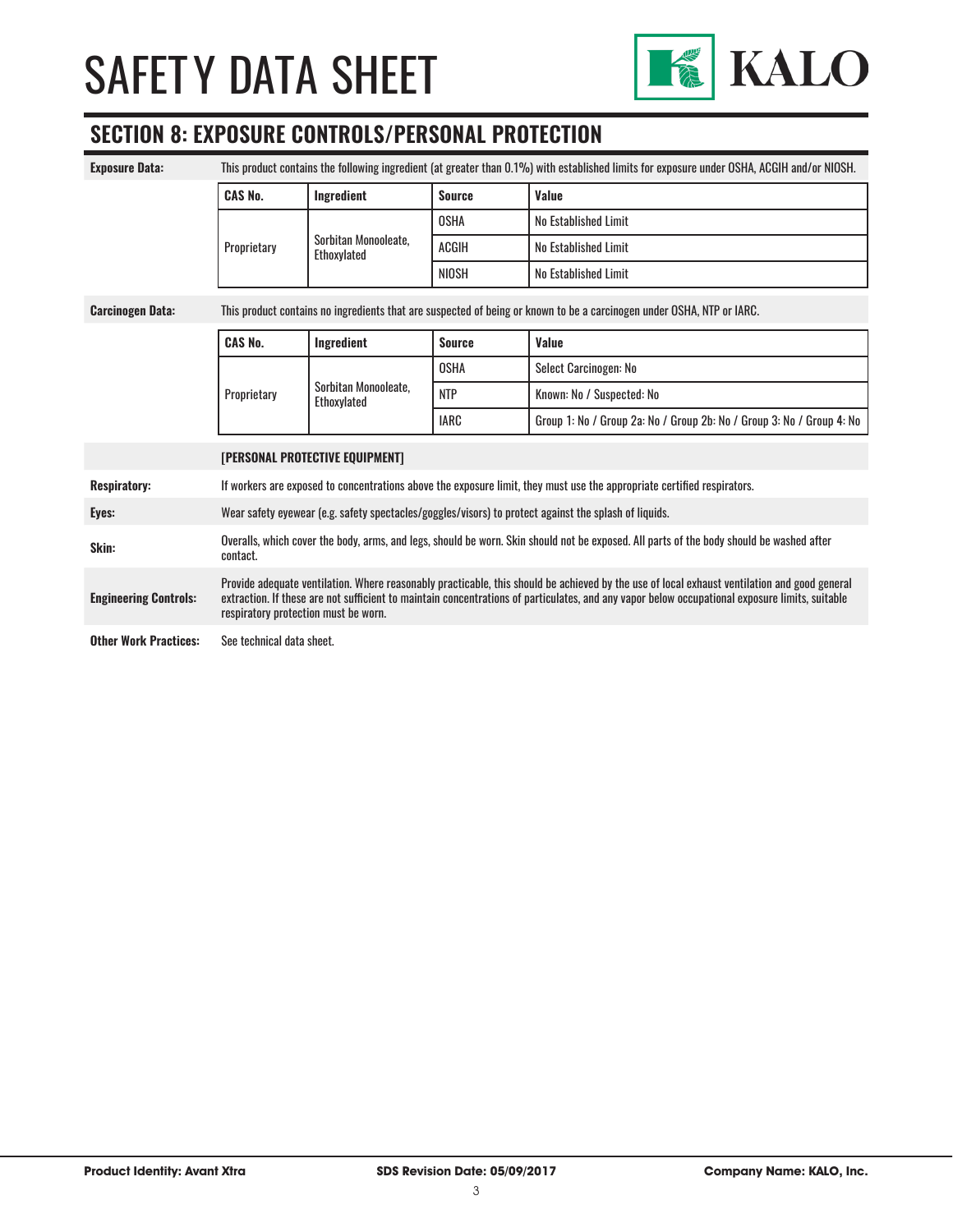

### **SECTION 9: PHYSICAL AND CHEMICAL PROPERTIES**

| Appearance:                                       | <b>Clear Pale Yellow Liquid</b>                                        |
|---------------------------------------------------|------------------------------------------------------------------------|
| Odor:                                             | Fatty                                                                  |
| <b>Odor Threshold:</b>                            | <b>Not Measured</b>                                                    |
| pH:                                               | 4.5-5.5 (1% aqueous solution)                                          |
| <b>Specific Gravity:</b>                          | $0.96 - 0.98 @ 20°C$                                                   |
| <b>Flashpoint:</b>                                | >93ºC / > 200ºF SETA Flash Closed Cup                                  |
| <b>Solubility in Water:</b>                       | <b>Not Measured</b>                                                    |
| Viscosity (cSt):                                  | <b>Not Measured</b>                                                    |
| $VOC\%$ :                                         | <b>Not Measured</b>                                                    |
| Vapor Pressure (Pa):                              | <b>Not Measured</b>                                                    |
| <b>Vapor Density:</b>                             | <b>Not Measured</b>                                                    |
| <b>Melting/Freezing Points:</b>                   | <b>Not Measured</b>                                                    |
| <b>Initial Boiling Point/Range:</b>               | No Established Limit (C) / Not Established Limit (F)                   |
| <b>Flammability (Solid, Gas):</b>                 | Not Applicable                                                         |
| <b>Upper Flammability/Explosive Limits:</b>       | <b>Not Measured</b>                                                    |
| Lower Flammability/Explosive Limits:              | <b>Not Measured</b>                                                    |
| <b>Decomposition Temperature:</b>                 | <b>Not Measured</b>                                                    |
| <b>Auto-Ignition Temperature:</b>                 | <b>Not Measured</b>                                                    |
| Partition Co-Efficient n-octanol/water (Log Kow): | <b>Not Measured</b>                                                    |
| <b>Evaporation Rate (Ether=1):</b>                | <b>Not Measured</b>                                                    |
| Other:                                            | DMSO extract by IP346: less than 3.0 wt % (mineral oil component only) |

## **SECTION 10: STABILITY AND REACTIVITY**

| <b>Reactivity:</b>                       | Not chemically reactive.                                                                                |
|------------------------------------------|---------------------------------------------------------------------------------------------------------|
| <b>Chemical Stability:</b>               | Stable under normal ambient and anticipated conditions of use.                                          |
| <b>Hazardous Reactions:</b>              | Hazardous reactions not anticipated.                                                                    |
| <b>Conditions To Avoid:</b>              | Extended exposure to high temperatures can cause decomposition. Avoid all possible sources of ignition. |
| <b>Incompatible Materials:</b>           | Oxidizing agents, strong reducing agents.                                                               |
| <b>Hazardous Decomposition Products:</b> | Not anticipated under normal conditions of use.                                                         |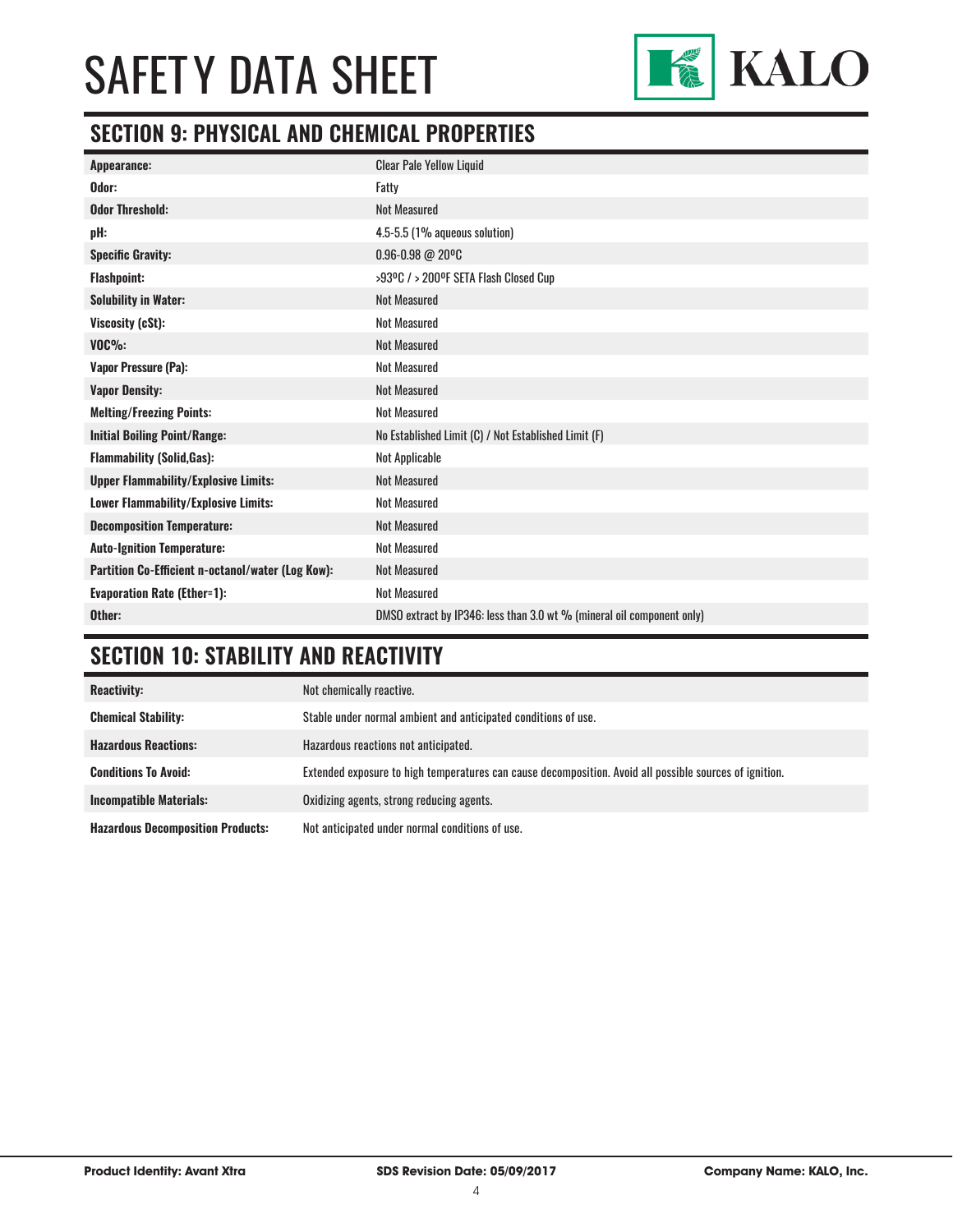

#### **SECTION 11: TOXICOLOGICAL INFORMATION**

| <b>ACUTE TOXICITY ESTIMATE</b>                                    |                                               |                          |
|-------------------------------------------------------------------|-----------------------------------------------|--------------------------|
| Ingredients:                                                      | Blend of surfactants, base oil and fatty acid |                          |
| Oral LD50mg/kg:                                                   | >5,000.00/Category: NA                        |                          |
| Skin LD50mg/kg:                                                   | >5,000.00/Category: NA                        |                          |
| Inhalation Vapor/Dust/Mist LC50mg/L/4hr:                          | No Data Available                             |                          |
| <b>ITEM</b>                                                       | <b>HAZARD</b>                                 | <b>CATEGORY</b>          |
| <b>Acute Toxicity (mouth):</b>                                    | Not Applicable                                | --                       |
| <b>Acute Toxicity (skin):</b>                                     | <b>Not Applicable</b>                         | --                       |
| <b>Acute Toxicity (inhalation):</b>                               | Not Applicable                                | --                       |
| <b>Skin Corrosion/Irritation:</b>                                 | Not Applicable                                |                          |
| <b>Eye Damage/Irritation:</b>                                     | <b>Causes serious eye irritation</b>          | $\overline{2}$           |
| <b>Sensitization (respiratory):</b>                               | Not Applicable                                | --                       |
| <b>Sensitization (skin):</b>                                      | Not Applicable                                | $\overline{\phantom{a}}$ |
| <b>Germ Toxicity:</b>                                             | Not Applicable                                | --                       |
| <b>Carcinogenicity:</b>                                           | Not Applicable                                | $\overline{\phantom{a}}$ |
| <b>Reproductive Toxicity:</b>                                     | Not Applicable                                | --                       |
| <b>Specific Target Organ Systemic Toxicity-Single Exposure:</b>   | Not Applicable                                | --                       |
| <b>Specific Target Organ Systemic Toxicity-Repeated Exposure:</b> | Not Applicable                                |                          |
| <b>Aspiration Hazard:</b>                                         | Not Applicable                                |                          |

### **SECTION 12: ECOLOGICAL INFORMATION**

| <b>Toxicity:</b>                       | No additional information provided for this product.  |
|----------------------------------------|-------------------------------------------------------|
| <b>Persistence and Degradability:</b>  | There is no data available on the preparation itself. |
| <b>Bioaccumulative Potential:</b>      | Not measured.                                         |
| <b>Mobility In Soil:</b>               | No data available.                                    |
| <b>Results of PBT and vPvB Assess:</b> | This product contains no PBT/vPvB chemicals.          |
| <b>Other Adverse Effects:</b>          | No data available.                                    |

### **SECTION 13: DISPOSAL CONSIDERATIONS**

**Waste Treatment Methods:**

Do not allow into drains or water courses. Wastes and emptied containers should be disposed of in accordance with regulations made under the Control of Pollution Act and the Environmental Protection Act. Using information provided in this data sheet advice should be obtained from the Waste Regulation Authority, whether the special waste regulations apply. Dispose of contents in accordance with local and national regulations.